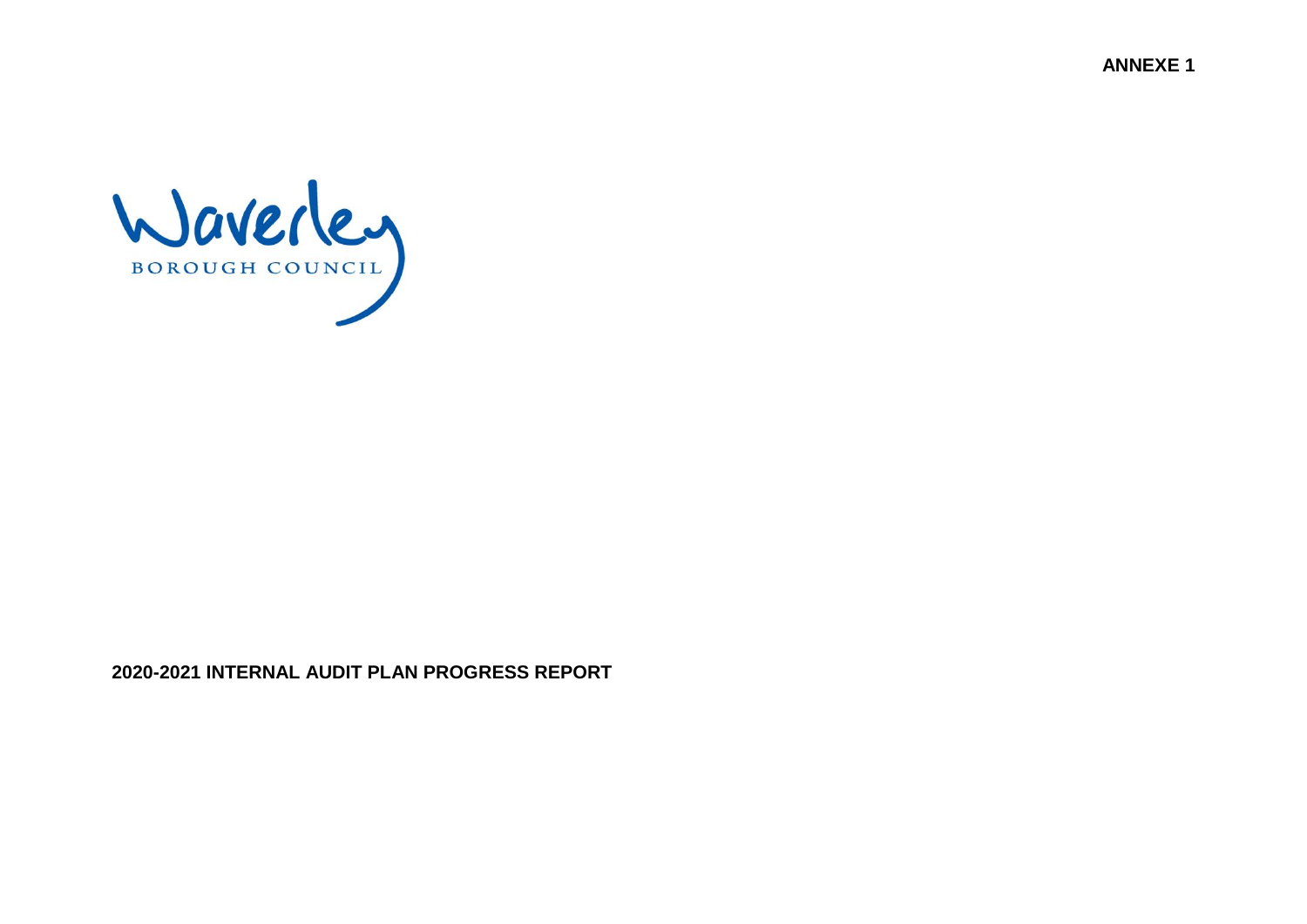**Contents:**

| $\mathbf 1$ . | <b>Role of Internal Audit</b>         | 3  |
|---------------|---------------------------------------|----|
| 2.            | <b>Purpose of report</b>              | 4  |
| 3.            | <b>Performance Dashboard</b>          | 5  |
| 4.            | Analysis of 'Completed' audit reviews | 7  |
| 5.            | <b>Planning and resourcing</b>        | 8  |
| 6.            | <b>Rolling work programme</b>         | 9  |
| 7.            | <b>Adjustments to the Plan</b>        | 13 |
| 8.            | <b>Budget Expenditure to date</b>     | 13 |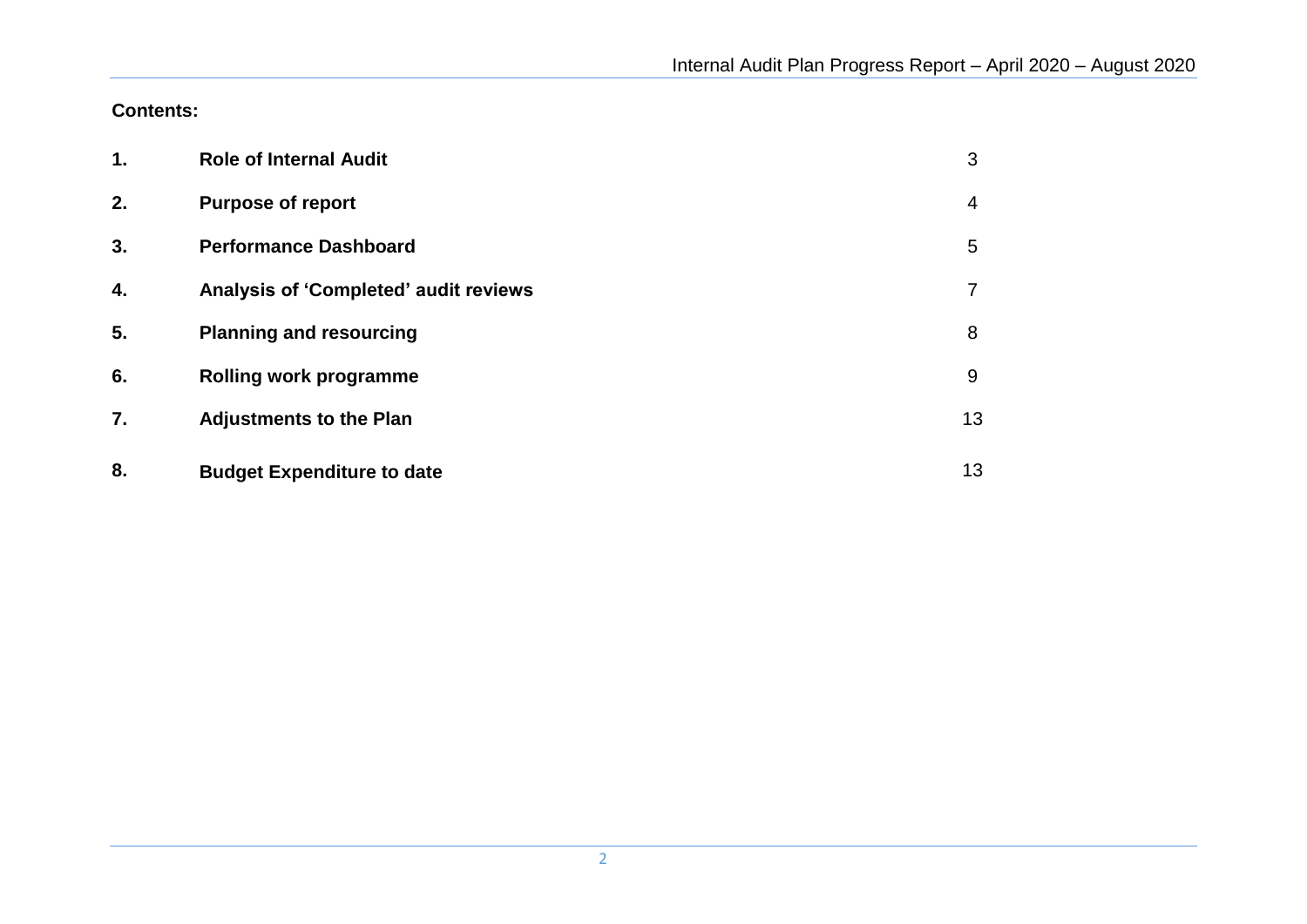### **1. Role of Internal Audit**

The requirement for an internal audit function in local government is detailed within the Accounts and Audit (England) Regulations 2015, which states that a relevant body must:

*'Undertake an effective internal audit to evaluate the effectiveness of its risk management, control and governance processes, taking into account public sector internal auditing standards or guidance.'* 

The standards for 'proper practices' are laid down in the Public Sector Internal Audit Standards [the Standards – updated 2017].

The role of internal audit is best summarised through its definition within the Standards, as an:

*'Independent, objective assurance and consulting activity designed to add value and improve an organisations' operations. It helps an organisation accomplish its objectives by bringing a systematic, disciplined approach to evaluate and improve the effectiveness of risk management, control and governance processes'***.** 

The Council is responsible for establishing and maintaining appropriate risk management processes, control systems, accounting records and governance arrangements. Internal audit plays a vital role in advising the Council that these arrangements are in place and operating effectively.

The Council's response to internal audit activity should lead to the strengthening of the control environment and, therefore, contribute to the achievement of the organisations' objectives.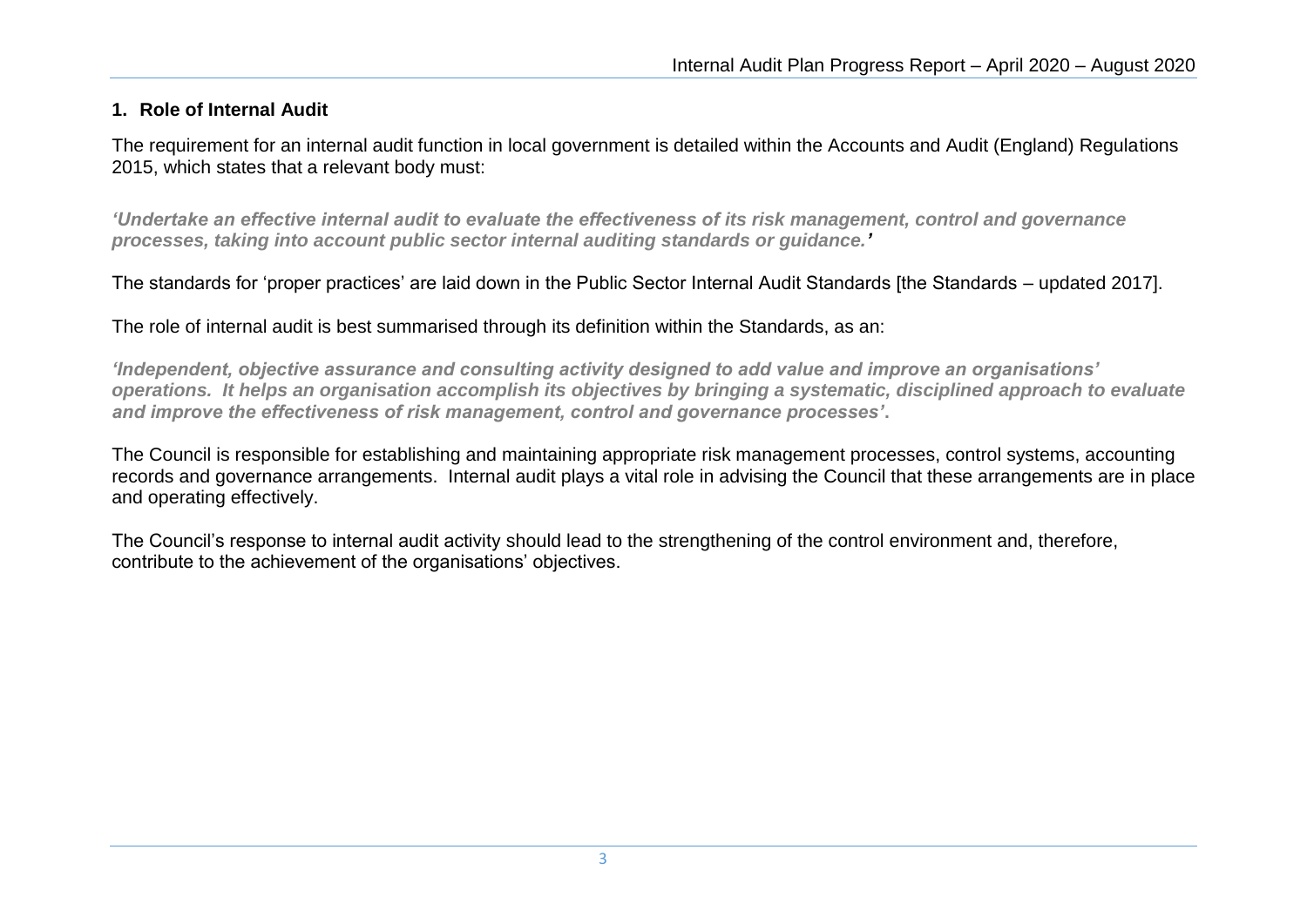### **2. Purpose of report**

In accordance with proper internal audit practices (Public Sector Internal Audit Standards), and the Internal Audit Charter the Chief Audit Executive is required to provide a written status report to 'Senior Management' and 'the Board', summarising:

- The status of 'live' internal audit reports;
- an update on progress against the annual audit plan;
- a summary of internal audit performance, planning and resourcing issues; and
- a summary of significant issues that impact on the Internal Audit Manager's annual opinion.

Internal audit reviews culminate in an opinion on the assurance that can be placed on the effectiveness of the framework of risk management, control and governance designed to support the achievement of management objectives of the service area under review. The contractor has adopted the new CIPFA recommended standard terminology and definitions to be used in internal audit engagements across the whole Public sector and for a standard set of opinions and supporting definitions for internal audit service provider to use. This has resulted in minor amendments to those previously used by Southern internal Audit Partnership and adopted by the internal inhouse provision in accordance with best practice.

#### **The recommended CIPFA classifications**:-

- **Substantial** A sound system of governance, risk management and control exists, with internal controls operating effectively and being consistently applied to support the achievement of objectives in the area audited.
- **Reasonable** There is a generally sound system of governance, risk management and control in place. Some issues, noncompliance or scope for improvement were identified which may put at risk the achievement of objectives in the area audited
- **Limited** Significant gaps, weaknesses or non-compliance were identified. Improvement is required to the system of governance, risk management and control to effectively manage risks to the achievement of objectives in the area audited
- **No** Immediate action is required to address fundamental gaps, weaknesses or non-compliance identified. The system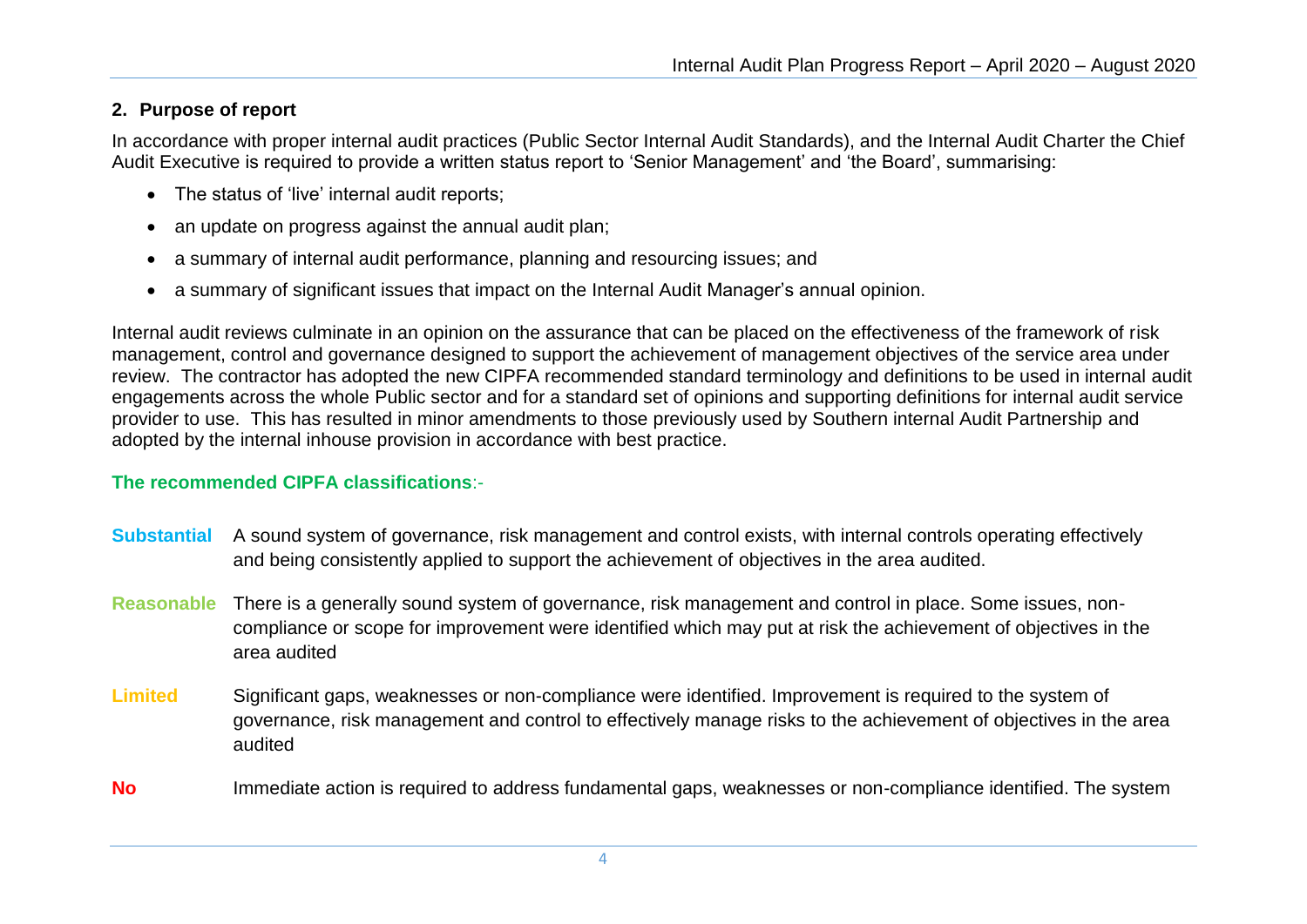of governance, risk management and control is inadequate to effectively manage risks to the achievement of objectives in the area audited.

#### **3. Performance dashboard**

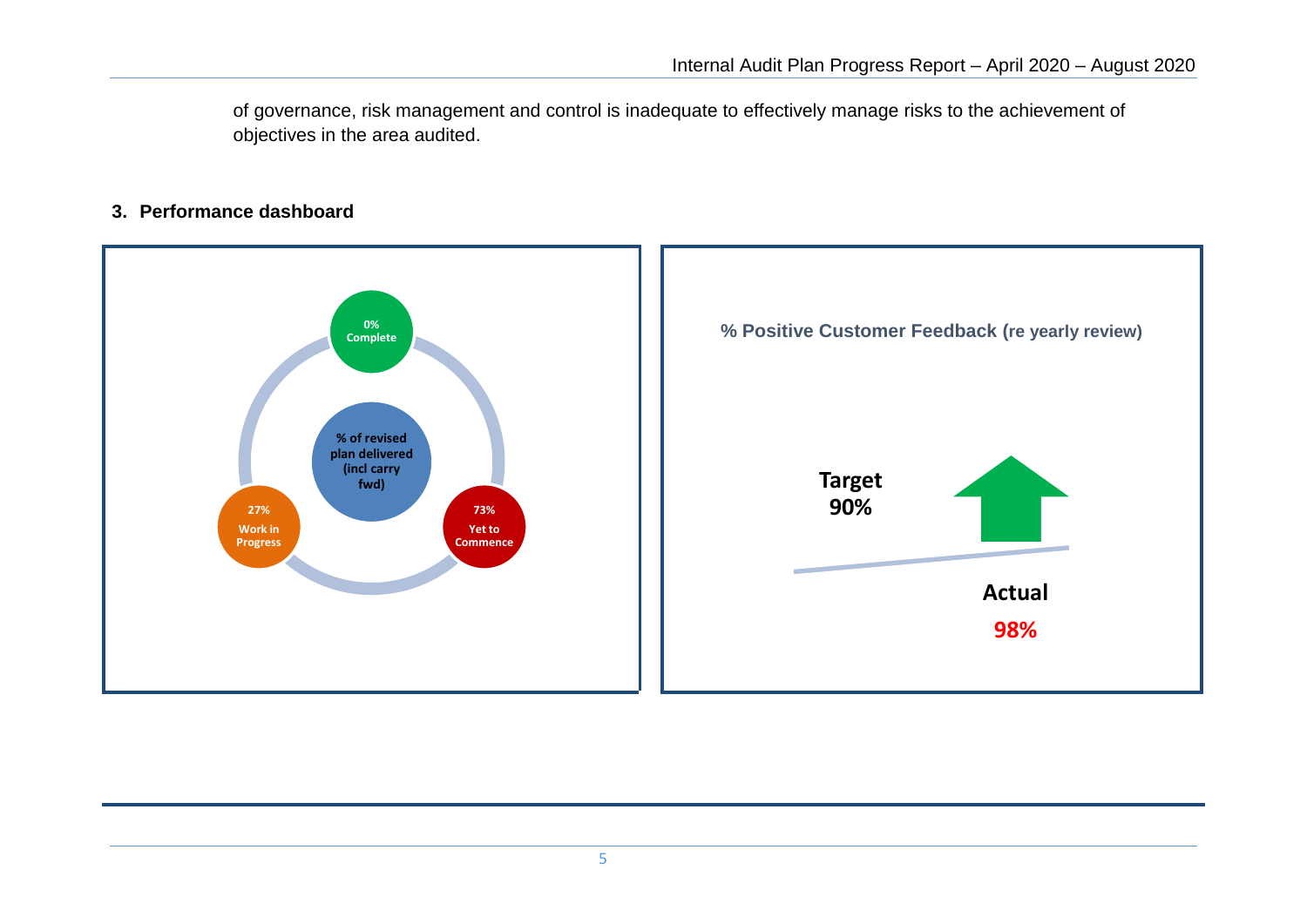| <b>Compliance with Public Sector Internal Audit Standards</b>                                                                                                                                                                                                                                    |  |  |  |  |  |  |  |  |
|--------------------------------------------------------------------------------------------------------------------------------------------------------------------------------------------------------------------------------------------------------------------------------------------------|--|--|--|--|--|--|--|--|
| An 'External Quality Assessment' of the Southern Internal Audit Partnership was undertaken<br>by the Institute of Internal Auditors (IIA) in September 2015. The report concluded:                                                                                                               |  |  |  |  |  |  |  |  |
| 'It is our view that the Southern Internal Audit Partnership 'generally conforms' to all of the<br>principles contained within the International Professional Practice Framework (IPPF); Public<br>Sector Internal Audit Standards (PSIAS); and the Local Government Application Note<br>(LGAN). |  |  |  |  |  |  |  |  |
| In accordance with PSIAS, a further self assessment was completed in April 2018 concluding<br>that the Southern Internal Audit Partnership continues to comply with all aspects of the IPPF,<br>PSIAS and LGAN. A new assessment is planned for 2020-21.                                         |  |  |  |  |  |  |  |  |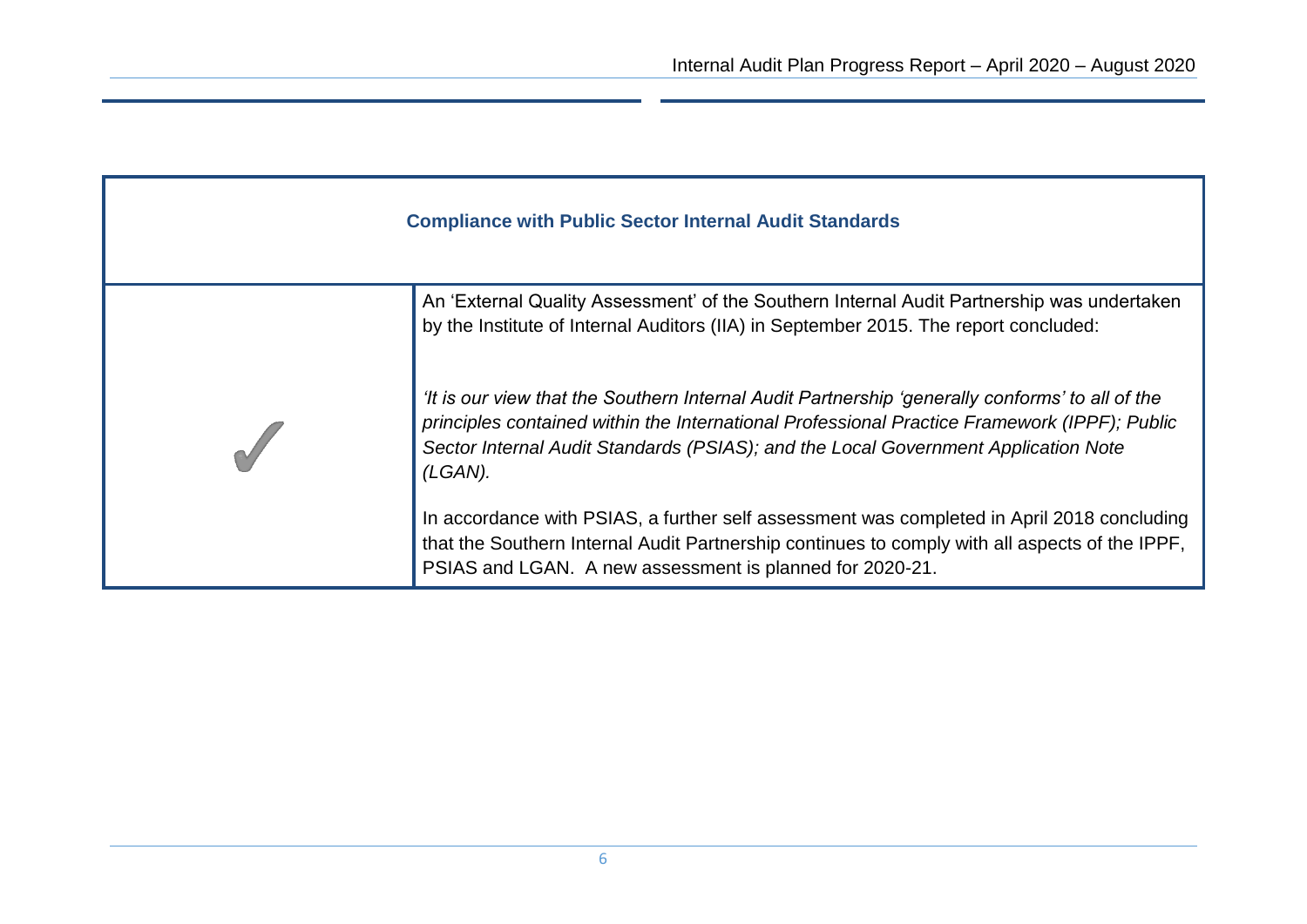# **4. Analysis of 'Completed' audit plan reviews**

| <b>Audit Review</b> | <b>Report</b><br><b>Date</b> | <b>Audit</b><br><b>Sponsor</b> | <b>Assurance</b><br><b>Opinion</b> | <b>Management Actions</b>                |                                   |                                 |                 |   |                           |   |
|---------------------|------------------------------|--------------------------------|------------------------------------|------------------------------------------|-----------------------------------|---------------------------------|-----------------|---|---------------------------|---|
|                     |                              |                                |                                    | <b>Total</b><br>Rec's<br><b>Reported</b> | <b>Not</b><br><b>Acce</b><br>pted | <b>Not</b><br>Yet<br><b>Due</b> | <b>Complete</b> |   | <b>Overdue</b>            |   |
|                     |                              |                                |                                    |                                          |                                   |                                 |                 |   | <b>Priority</b>           |   |
|                     |                              |                                |                                    |                                          |                                   |                                 |                 | L | $\mathsf{M}^{\mathsf{I}}$ | н |
|                     |                              |                                |                                    |                                          |                                   |                                 |                 |   |                           |   |
|                     |                              |                                |                                    |                                          |                                   |                                 |                 |   |                           |   |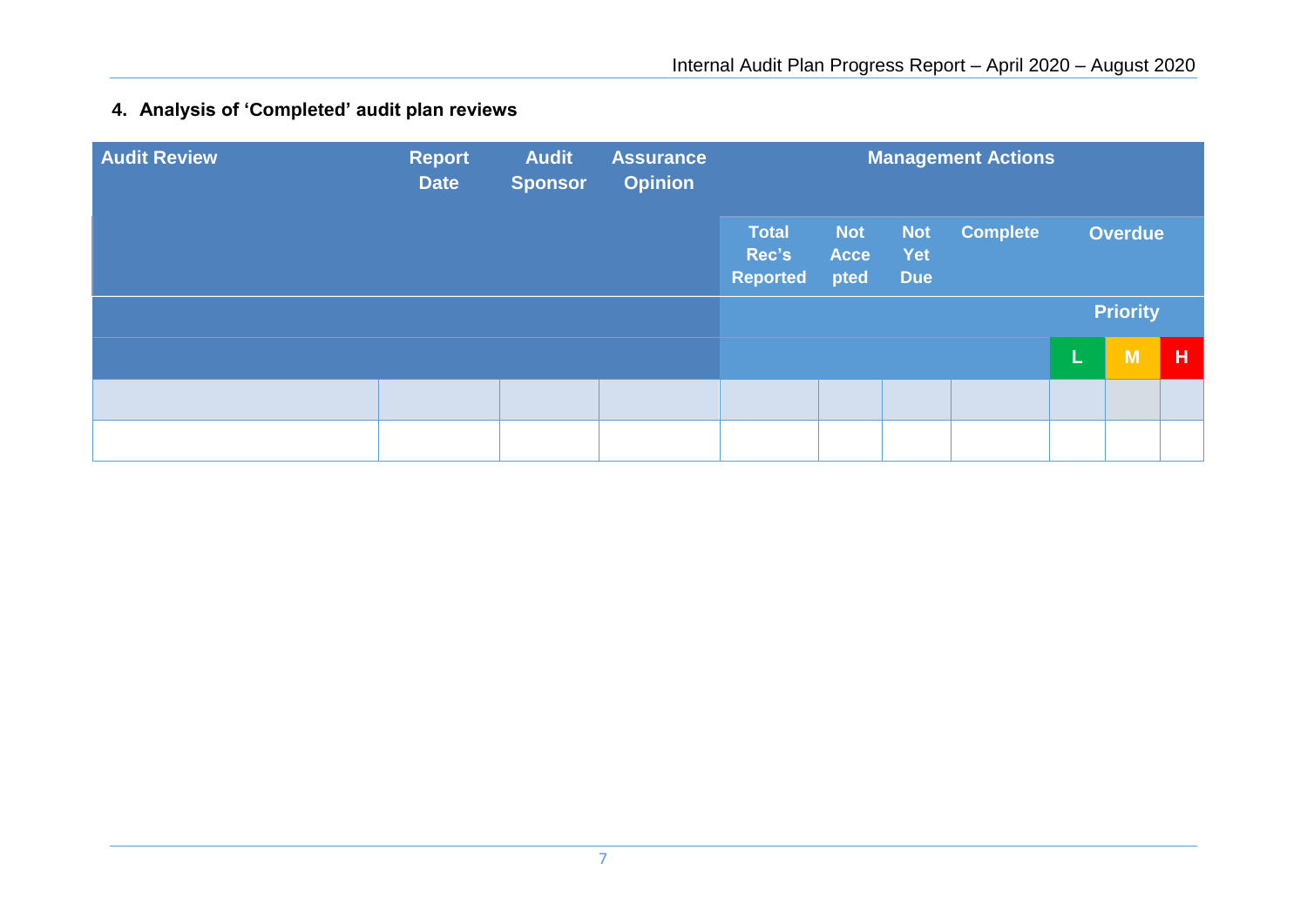| HOF&P              | <b>Head of Finance and Property - Peter Vickers</b>         | <b>HOBT</b>             | <b>Head of Business Transformation - David Allum</b>                       |
|--------------------|-------------------------------------------------------------|-------------------------|----------------------------------------------------------------------------|
| HOP&G              | <b>Head of Policy and Governance - Robin</b><br>Taylor      | <b>HOHO</b>             | <b>Head of Housing Operations - Hugh Wagstaff</b>                          |
| HOCS&<br><b>SP</b> | <b>Head of Commercial Services - Kelvin Mills</b>           | <b>HOHD&amp;C</b>       | <b>Head of Housing Delivery &amp; Communities - Andrew</b><br><b>Smith</b> |
| <b>HOES</b>        | <b>Head of Environmental Services - Richard</b><br>Homewood | <b>HOP&amp;ED</b>       | Head of Planning and Economic Development - Zac<br><b>Ellwood</b>          |
| <b>CEO</b>         | <b>Chief Executive - Tom Horwood</b>                        | <b>SD</b><br>Director/s | Strategic Directors - Graeme Clark/Annie Righton                           |

#### **5. Planning & Resourcing**

The internal audit plan for 2020-21 was approved by the Audit Committee in March 2020.

The audit plan remains fluid to provide a responsive service that reacts to the changing needs of the Council. Section 8 details the reviews that have been added to the original plan approved in March 2020. Progress against the plan is detailed below in section 6 for those reviews not already included in Para 4 above.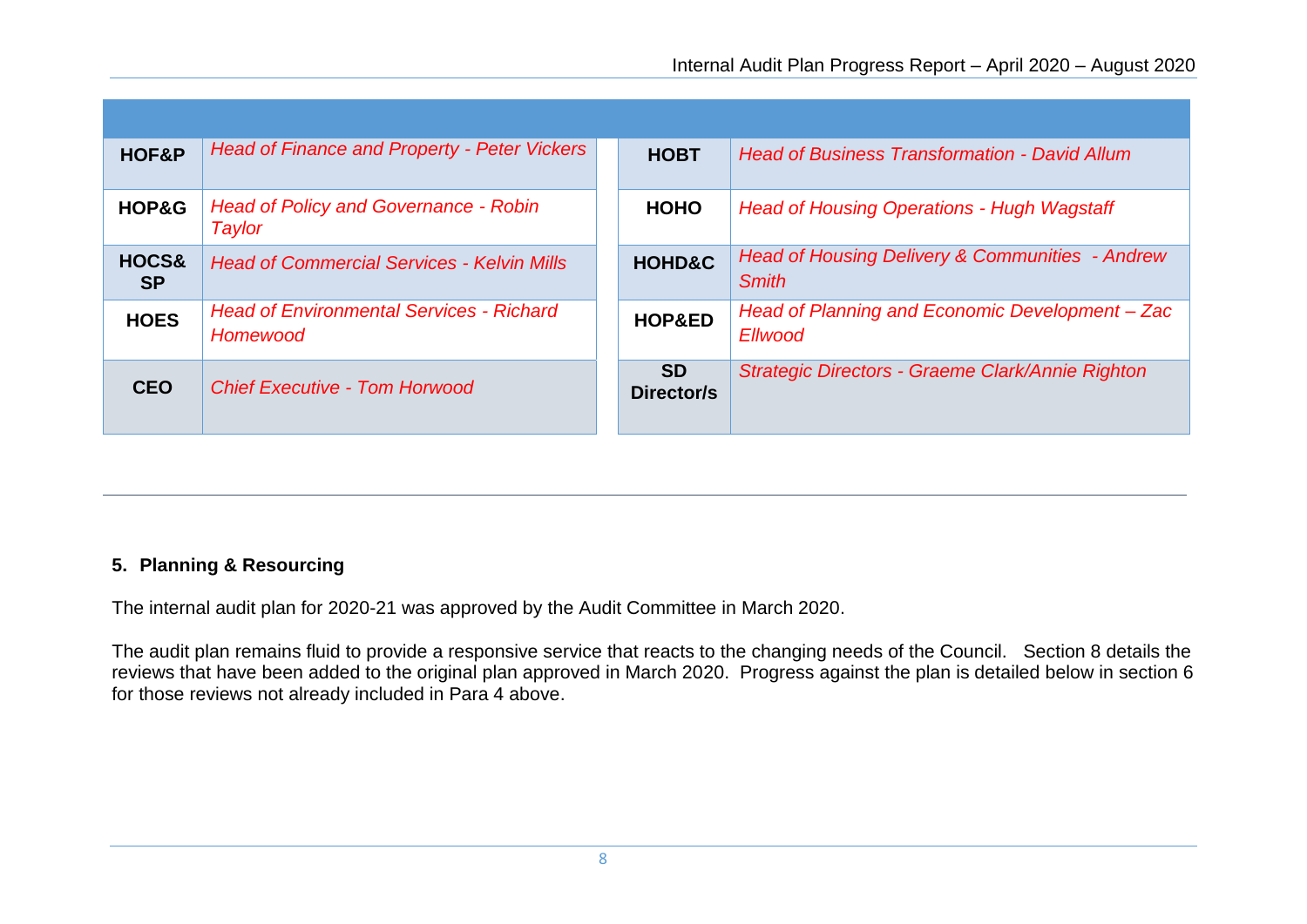# **6. Rolling Work Programme**

| IT programme / Audit                                             | <b>Audit</b>                                        | <b>Risk</b> | <b>Days</b>     | Qtr.             | <b>Scoping</b> | <b>Audit</b>   | <b>Fieldwork</b> | <b>Draft</b>  | <b>Final</b>  | <b>Assurance</b> | <b>Comment</b> |
|------------------------------------------------------------------|-----------------------------------------------------|-------------|-----------------|------------------|----------------|----------------|------------------|---------------|---------------|------------------|----------------|
| <b>Review</b>                                                    | <b>Sponsor</b>                                      |             |                 |                  |                | <b>Outline</b> |                  | <b>Report</b> | <b>Report</b> | <b>Opinion</b>   |                |
|                                                                  |                                                     |             |                 |                  |                | <b>Issued</b>  |                  | <b>Issued</b> | <b>Issued</b> |                  |                |
| <b>INFORMATION TECHNOLOGY</b>                                    |                                                     |             |                 |                  |                |                |                  |               |               |                  |                |
| <b>IT Inventory Control</b><br>and Licensing for<br>Software (C) | <b>HOBT</b>                                         | H           | $5\overline{)}$ | Q3               |                |                |                  |               |               |                  |                |
| <b>APPLICATIONS SYSTEMS IN SERVICE AREAS</b>                     |                                                     |             |                 |                  |                |                |                  |               |               |                  |                |
| <b>BACS Process(C)</b>                                           | HOF & P<br><b>AND</b><br><b>OTHER</b><br><b>HOS</b> | H           | $5\phantom{.0}$ | Q1/2 $\sqrt{ }$  |                | $\checkmark$   | $\checkmark$     |               |               |                  |                |
| <b>Systems</b><br><b>Administrator</b><br><b>Activities (C)</b>  | <b>ALL HOS</b>                                      | H           | 10              | Q3               |                |                |                  |               |               |                  |                |
| <b>KEY FINANCIAL SYSTEM</b>                                      |                                                     |             |                 |                  |                |                |                  |               |               |                  |                |
| <b>Payroll (Deferred</b><br>from 2019/20) (C)                    | HOP & G                                             | H           | 10              | Q2/4 $\sqrt{ }$  |                | $\checkmark$   |                  |               |               |                  |                |
| <b>Main Accounting</b><br>(Deferred from<br>2019/20) (C)         | HOF&P                                               | H           | 10              | Q <sub>3/4</sub> |                |                |                  |               |               |                  |                |
| <b>Car Parking Income</b><br>and PCN Write Offs                  | <b>HOE&amp; RS</b>                                  | H           | 10              | Q2/4 $\sqrt{ }$  |                | $\checkmark$   | $\checkmark$     |               |               |                  |                |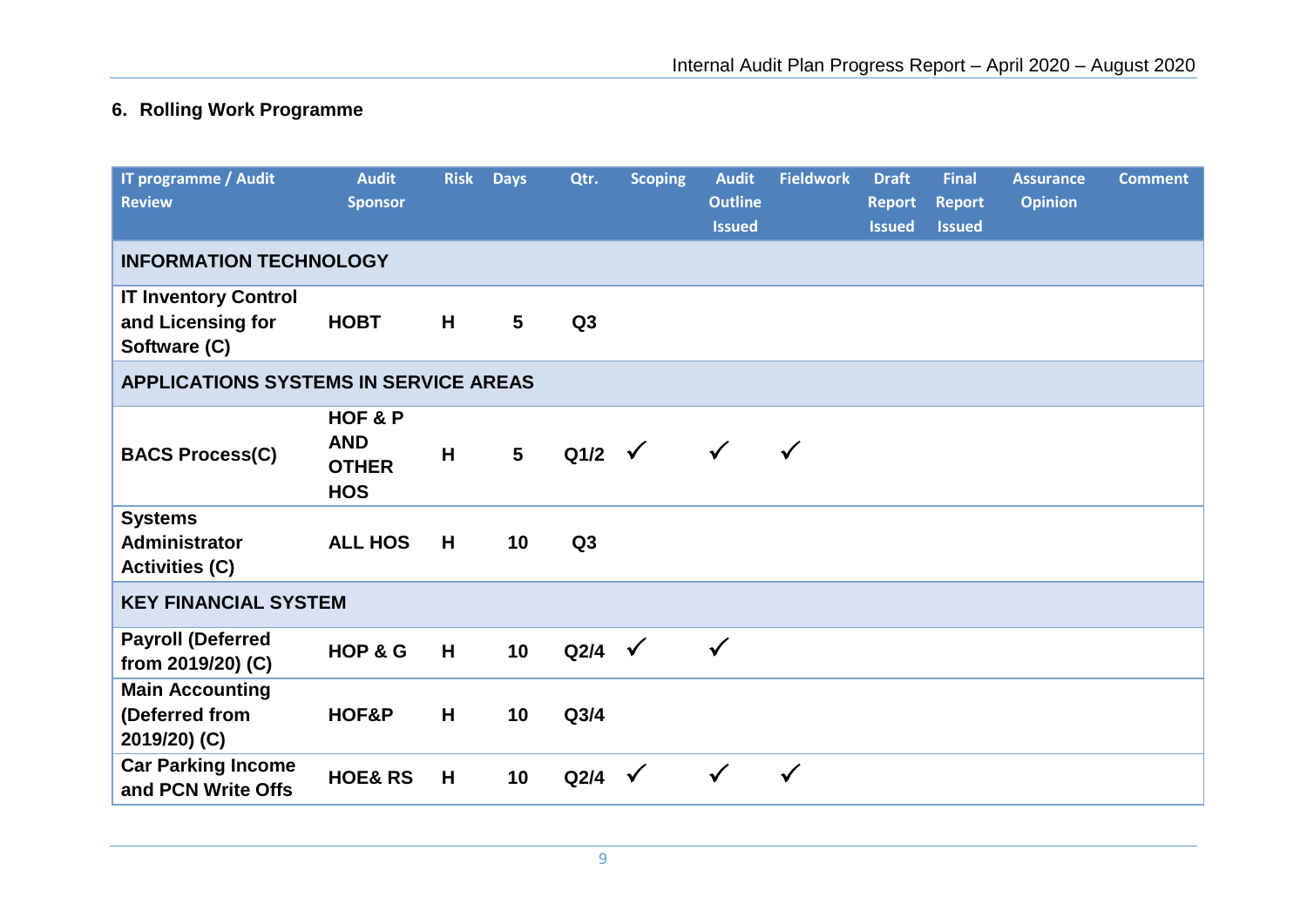| IT programme / Audit<br><b>Review</b>                                               | <b>Audit</b><br><b>Sponsor</b> | <b>Risk</b> | <b>Days</b>     | Qtr.             | <b>Scoping</b> | <b>Audit</b><br><b>Outline</b><br><b>Issued</b> | <b>Fieldwork</b> | <b>Draft</b><br><b>Report</b><br><b>Issued</b> | <b>Final</b><br><b>Report</b><br><b>Issued</b> | <b>Assurance</b><br><b>Opinion</b> | <b>Comment</b> |
|-------------------------------------------------------------------------------------|--------------------------------|-------------|-----------------|------------------|----------------|-------------------------------------------------|------------------|------------------------------------------------|------------------------------------------------|------------------------------------|----------------|
| (C)                                                                                 |                                |             |                 |                  |                |                                                 |                  |                                                |                                                |                                    |                |
| <b>Rent Collection (C)</b>                                                          | <b>HOHO</b>                    | H           | $\overline{7}$  | Q1/2 $\sqrt{ }$  |                | $\checkmark$                                    | $\checkmark$     | $\checkmark$                                   |                                                |                                    |                |
| Post payment<br><b>Business Grant</b><br>compliance(C)                              | HOF&P                          | H           | 10              | Q <sub>2/4</sub> |                |                                                 |                  |                                                |                                                |                                    |                |
| <b>SERVICE AREAS</b>                                                                |                                |             |                 |                  |                |                                                 |                  |                                                |                                                |                                    |                |
| <b>Service Charges -</b><br>Leasehold Flats(C)                                      | <b>HOS</b>                     | H           | 10              | Q <sub>3/4</sub> |                |                                                 |                  |                                                |                                                |                                    |                |
| <b>Disability Facilities</b><br><b>Grants Private Sector</b><br><b>Housing (IA)</b> | <b>HOHD&amp;C</b>              | H           | 10              | Q3/4             | $\checkmark$   | $\checkmark$                                    |                  |                                                |                                                |                                    |                |
| Film and Events (C)                                                                 | <b>HOCS</b>                    | M           | 10              | Q <sub>3/4</sub> |                |                                                 |                  |                                                |                                                |                                    |                |
| <b>Planning Housing</b><br><b>Delivery Monitoring</b><br>Process (IA)               | HOP&ED                         | M           | 15              | Q <sub>3/4</sub> |                |                                                 |                  |                                                |                                                |                                    |                |
| <b>Gas Servicing of</b><br>boilers in council<br>homes(IA)                          | <b>HOHO</b>                    | M           | $5\overline{)}$ | Q2               | $\checkmark$   | $\checkmark$                                    |                  |                                                |                                                |                                    |                |
| <b>Repair Recharges for</b><br>Void properties to<br>vacating tenants               | <b>HOHO</b>                    | M           | 10              | Q <sub>3/4</sub> |                |                                                 |                  |                                                |                                                |                                    |                |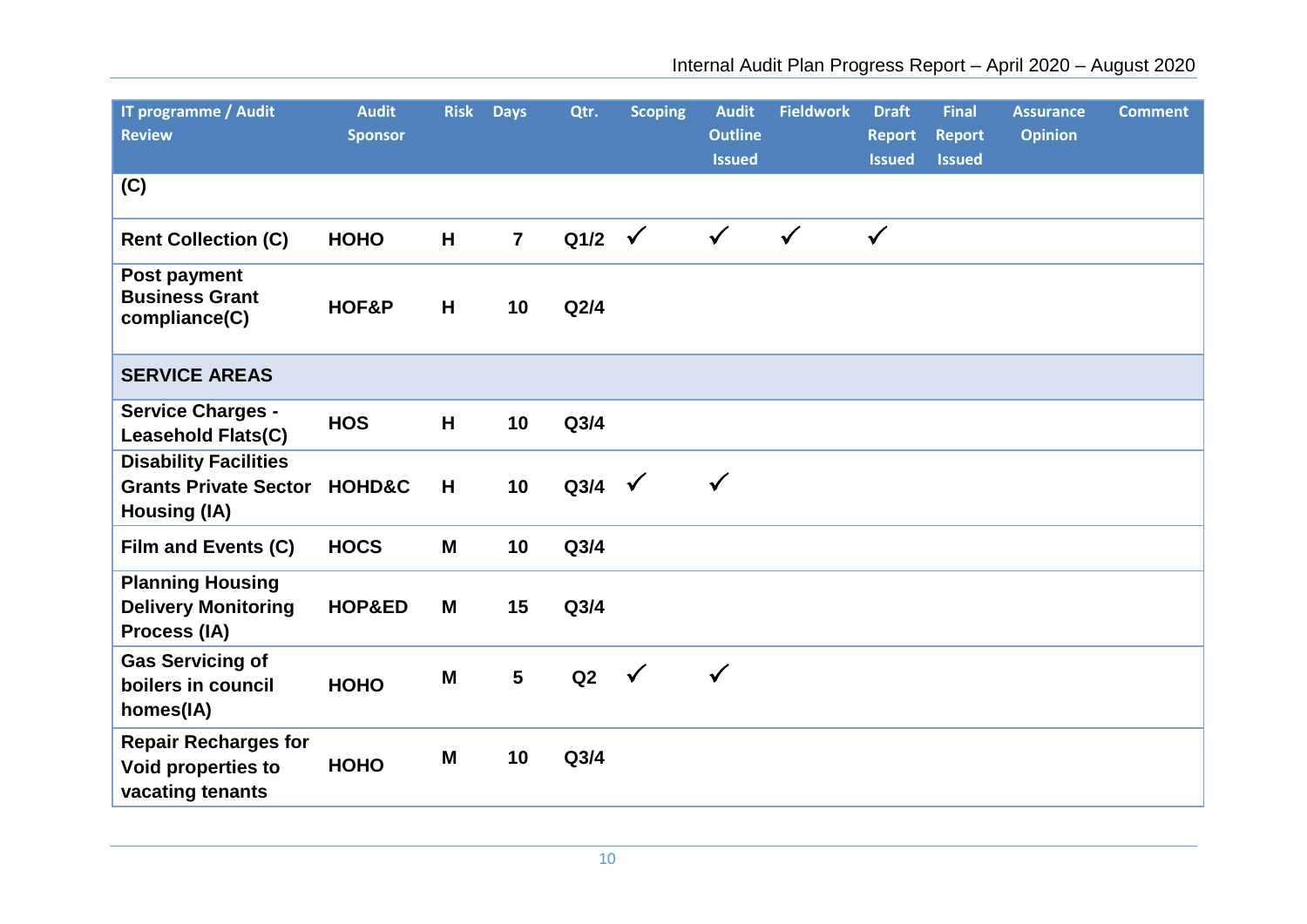| IT programme / Audit<br><b>Review</b>                                                              | <b>Audit</b><br><b>Sponsor</b>   | <b>Risk</b> | <b>Days</b>    | Qtr.             | <b>Scoping</b> | <b>Audit</b><br><b>Outline</b><br><b>Issued</b> | <b>Fieldwork</b> | <b>Draft</b><br><b>Report</b><br><b>Issued</b> | <b>Final</b><br><b>Report</b><br><b>Issued</b> | <b>Assurance</b><br><b>Opinion</b> | <b>Comment</b> |
|----------------------------------------------------------------------------------------------------|----------------------------------|-------------|----------------|------------------|----------------|-------------------------------------------------|------------------|------------------------------------------------|------------------------------------------------|------------------------------------|----------------|
| process (C)                                                                                        |                                  |             |                |                  |                |                                                 |                  |                                                |                                                |                                    |                |
| <b>Decant and</b><br><b>Demolition of council</b><br>homes process (C)                             | <b>HOHO</b>                      | M           | 10             | Q1/2             | $\sqrt{ }$     | $\checkmark$                                    | $\checkmark$     |                                                |                                                |                                    |                |
| <b>CORPORATE/CROSS CUTTING</b>                                                                     |                                  |             |                |                  |                |                                                 |                  |                                                |                                                |                                    |                |
| <b>Compliance</b><br>monitoring for<br>council owned<br>buildings. (C)                             | HOF&P                            | M           | $\overline{7}$ | Q1/2 $\sqrt{ }$  |                | $\checkmark$                                    | $\checkmark$     |                                                |                                                |                                    |                |
| <b>Procurement levels</b><br>with Suppliers (C)                                                    | HOF&P                            | H           | 10             | Q1/2             | $\checkmark$   | $\checkmark$                                    | $\checkmark$     |                                                |                                                |                                    |                |
| <b>Payments Process</b><br>for new housing<br>repairs contractor (C)                               | <b>HOHO</b>                      | H           | 10             | Q <sub>2/3</sub> |                |                                                 |                  |                                                |                                                |                                    |                |
| Safeguarding (C)                                                                                   | HOHD&C                           | H           | $\overline{7}$ | Q <sub>3/4</sub> |                |                                                 |                  |                                                |                                                |                                    |                |
| Health & Safety (C)                                                                                | HOF&P &<br><b>HOHO</b>           | H           | $\overline{7}$ | Q <sub>3/4</sub> |                |                                                 |                  |                                                |                                                |                                    |                |
| <b>Ethics including</b><br><b>Declaration of</b><br>Interests, gifts and<br><b>Hospitality (C)</b> | HOG&P                            | H           | 10             | Q <sub>4</sub>   |                |                                                 |                  |                                                |                                                |                                    |                |
| <b>Positions with sole</b><br>responsibility for a                                                 | <b>Audit</b><br><b>Committee</b> | M           | 20             | Q3/4             |                |                                                 |                  |                                                |                                                |                                    |                |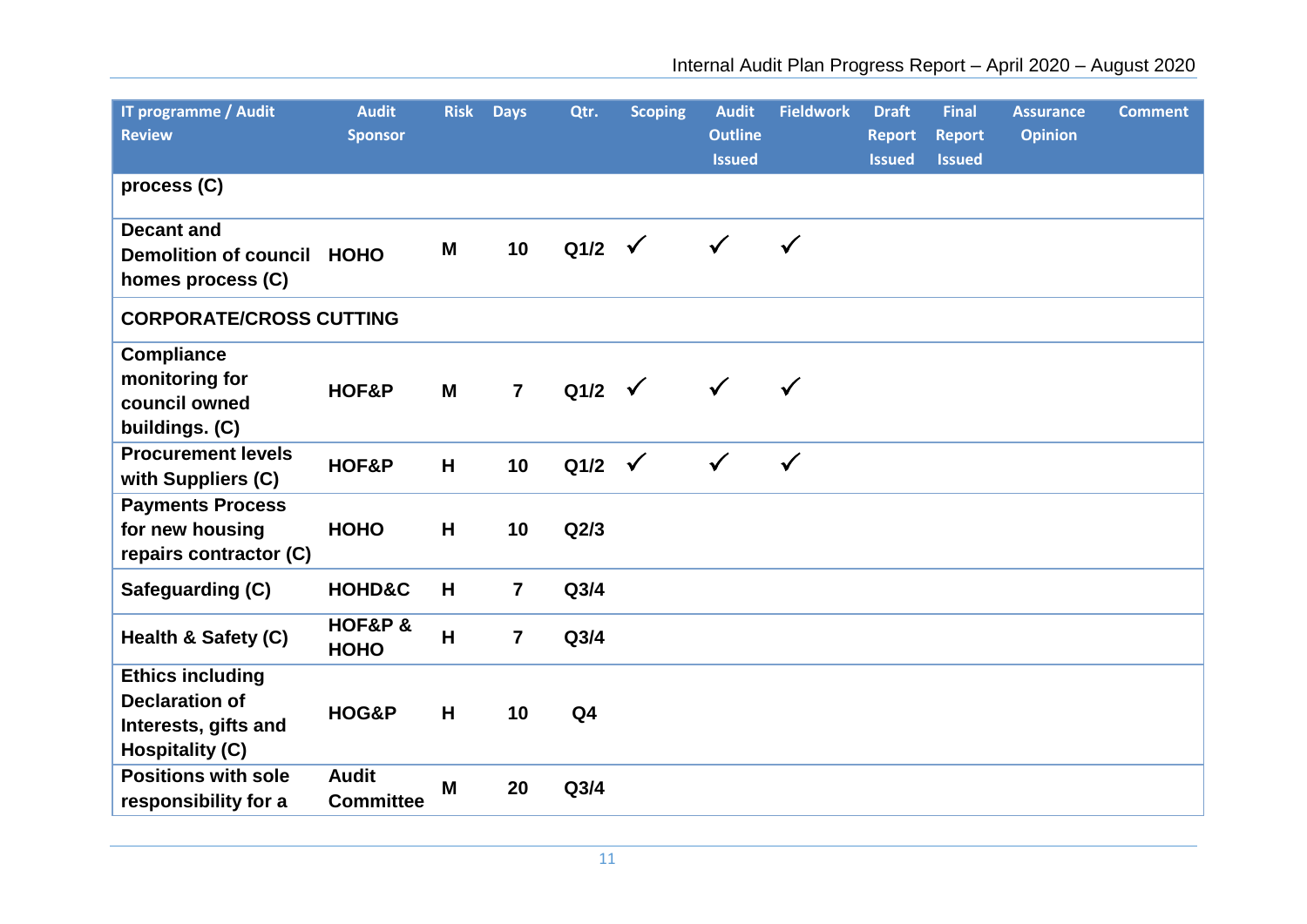| IT programme / Audit<br><b>Review</b>                                                  | <b>Audit</b><br><b>Sponsor</b> | <b>Risk</b> | <b>Days</b> | Qtr. | <b>Scoping</b> | <b>Audit</b><br><b>Outline</b><br><b>Issued</b> | <b>Fieldwork</b> | <b>Draft</b><br><b>Report</b><br><b>Issued</b> | <b>Final</b><br><b>Report</b><br><b>Issued</b> | <b>Assurance</b><br><b>Opinion</b> | <b>Comment</b> |
|----------------------------------------------------------------------------------------|--------------------------------|-------------|-------------|------|----------------|-------------------------------------------------|------------------|------------------------------------------------|------------------------------------------------|------------------------------------|----------------|
| service functions<br>data to third parties<br>- Risk mitigation<br>strategies re (IA)  |                                |             |             |      |                |                                                 |                  |                                                |                                                |                                    |                |
| <b>No of Audit Plan</b><br>days currently<br>allocated                                 |                                |             | 208         |      |                |                                                 |                  |                                                |                                                |                                    |                |
| Days currently<br>allocated to Southern<br><b>Internal Audit</b><br><b>Partnership</b> |                                |             | 158         |      |                |                                                 |                  |                                                |                                                |                                    |                |
| <b>AP Days currently</b><br>allocated to Internal<br><b>Audit Manager</b>              |                                |             | 50          |      |                |                                                 |                  |                                                |                                                |                                    |                |
| <b>Resource</b>                                                                        |                                |             |             |      |                |                                                 |                  |                                                |                                                |                                    |                |

**7. Adjustment to the Internal Audit Plan**